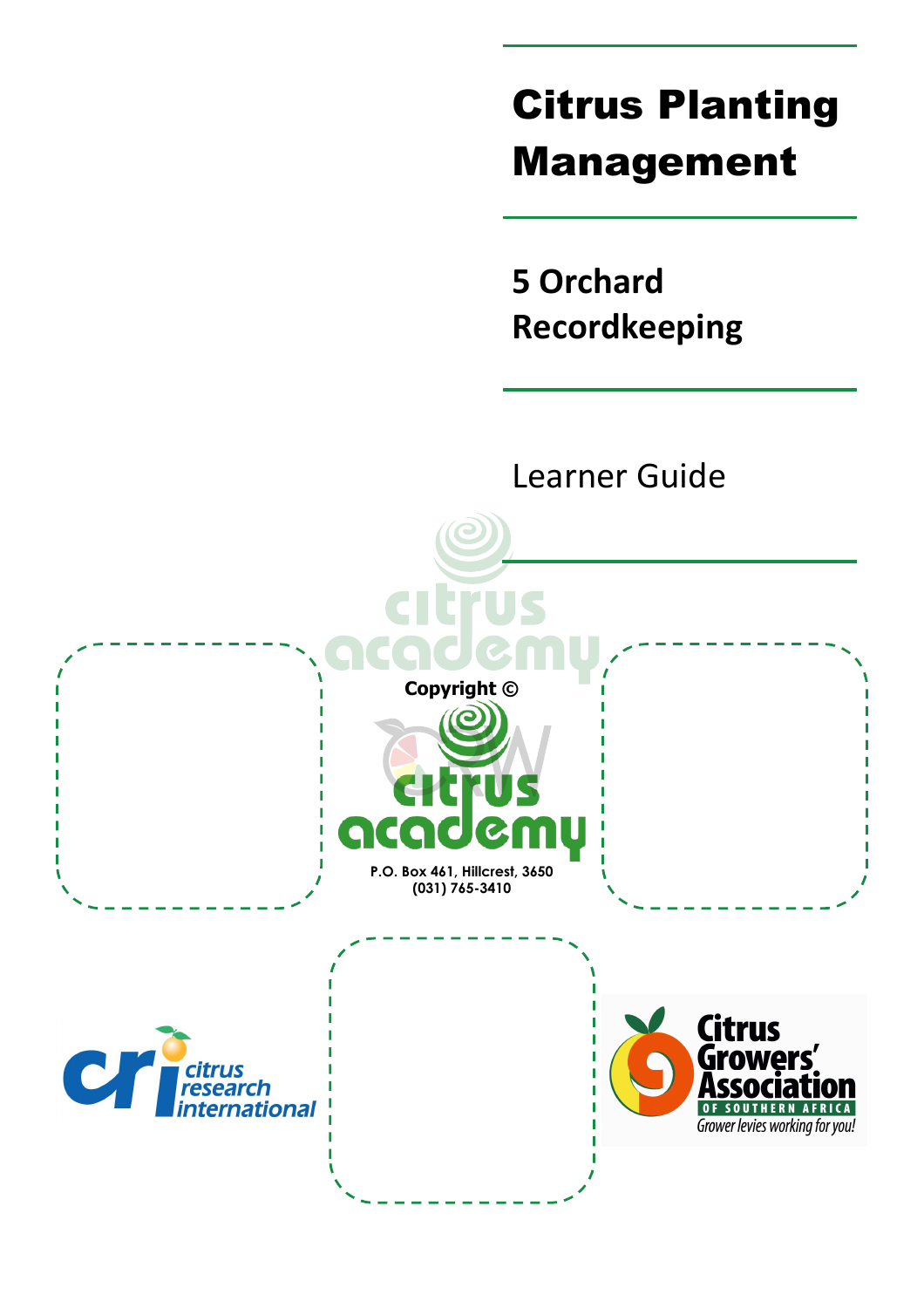#### **© Citrus Academy NPC**

1 st edition 2017

The content of this module is based on audio-visual material produced by the Citrus Academy.

**Module scripting:**  Mooipraatjies

**Narrator:**  Mariëtta Kruger

**Audio-visual production:**  Media World

#### **Additional information sources:**

Citrus Production Guidelines: Volume I - Citriculture: Establishment, Citrus Research International Cultivar Fact Sheet, Citrus Research International Citrus Academy production learning material: Enterprise Selection and Establishment Orchard Establishment

Propagation

### **Project coordinator:**

Citrus Academy (Jacomien de Klerk)



#### **Disclaimer**

By accepting this document and reading its contents you agree to be bound by the terms of this disclaimer.

The use of the contents of this document and the accompanying visual material is at your own risk. Neither the Citrus Academy nor Citrus Research International nor the Citrus Growers' Association warrant that the content of this document or the visual material is suitable for your intended use or that it is free of inaccuracies or omissions. The opinions and advice expressed in this document and the visual material are not necessarily those of the Citrus Academy, Citrus Research International or the Citrus Growers' Association. The Citrus Academy, Citrus Research International and the Citrus Growers' Association, their directors, officers, employees, agents and contractors shall not be liable for any loss or damage of any nature suffered by any person as a direct or indirect result of the use of, or inability to use, any advice, opinion or information contained in this document or the visual material, or any misrepresentation, misstatement or omission, whether negligent or otherwise, contained in this document and the visual material.

You indemnify the Citrus Academy, Citrus Research International and the Citrus Growers' Association against any claim by any third party against the Citrus Academy, Citrus Research International and the Citrus Growers' Association, their directors, officers, employees, agents or contractors arising from, or in connection with, the use of, or reliance on, the contents of this document and the visual material. It is your responsibility to determine suitability of the contents of this document and the accompanying visual material for your intended use.



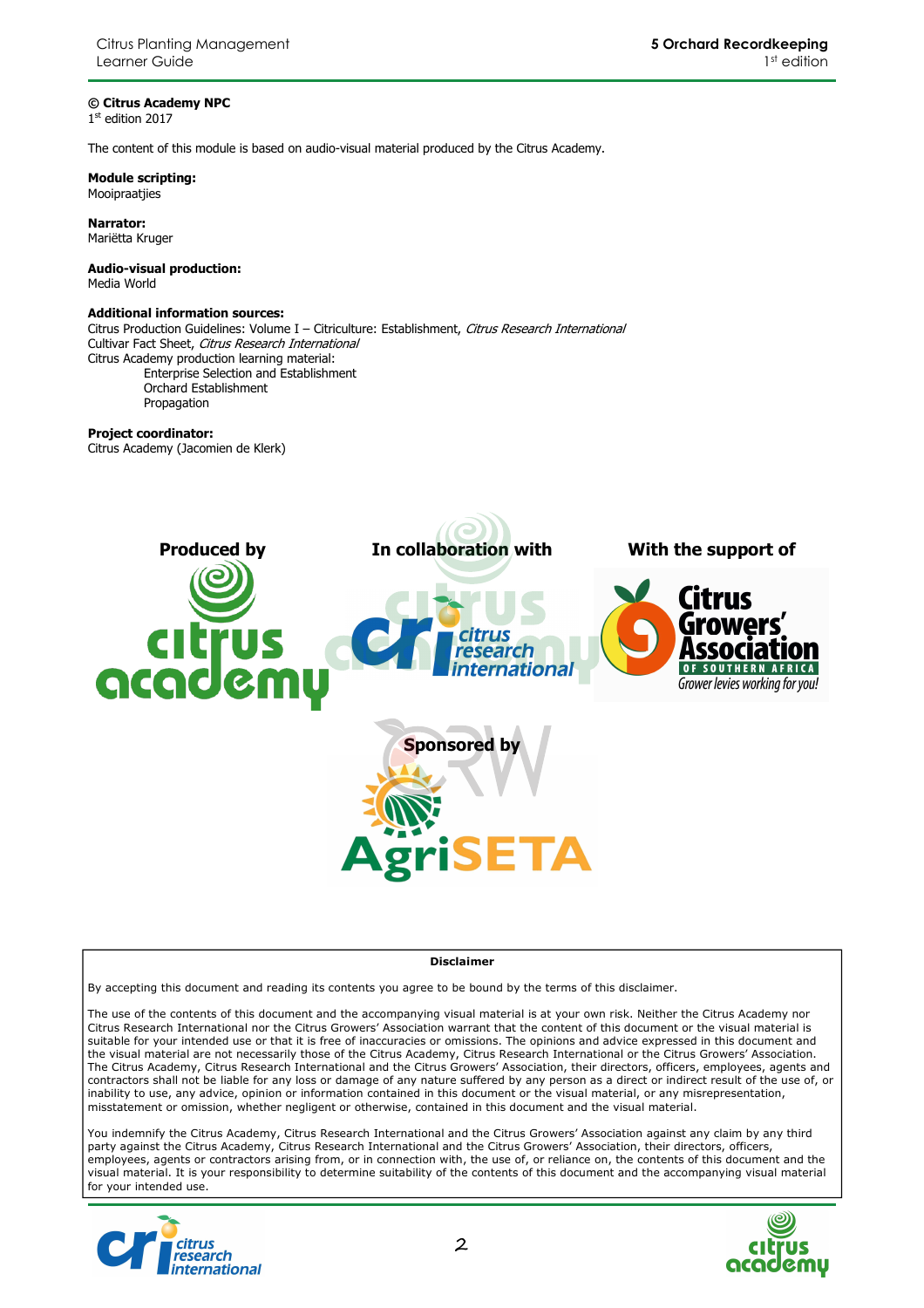## Contents

| <b>Introduction</b>             | 4 |
|---------------------------------|---|
| The Importance of Recordkeeping | 4 |
| <b>Tree Census Records</b>      | 4 |
| <b>Other Records</b>            | 6 |
| <b>Conclusion</b>               | 6 |





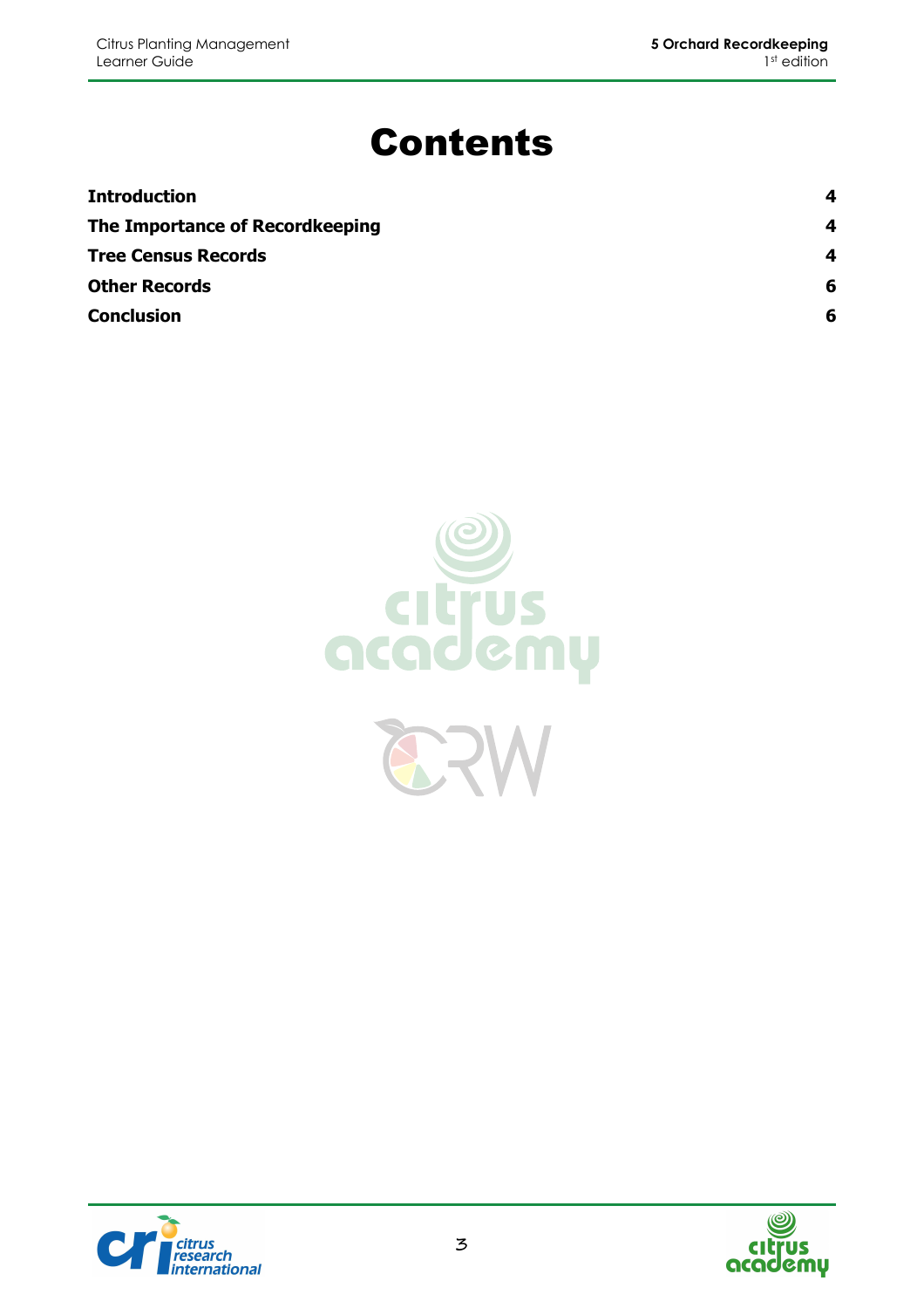## **Introduction**

Now that the hard work of planning and planting a new orchard is done, the long work of managing the orchard begins. Over the next eighteen to thirty years, the orchard will have to be looked after, managed and monitored, so that it will produce good volumes of good quality fruit.

For the first few years, the young trees have to be taken care of to ensure that they grow vigorously so that they start producing marketable fruit as soon as possible. Assuming that your cultural practices are in order and that you will have all the necessary pest and disease control measures in place, you should see the trees coming into production within three to four years.



### **Production Practices**

For more information on correct cultural practices as well as pest and disease control measures, you can consult the CRI's Citrus Production Guidelines (www.cri.co.za). Production learning material in the form a series of audio-visual DVD's can also be ordered from the Citrus Academy, or can be downloaded in pdf-format from the website: www.citrusacademy.co.za.

## **The Importance of Recordkeeping**

To comply with the requirements of accreditation systems such as GlobalGAP, you have to keep records of a wide range of production practices. This already forms a good basis for the sort of orchard records that make for an effective management tool. But it does require that one views recordkeeping as more than a compliance issue, and rather as a function essential to management.

## **definition**

### **GlobalGAP**

GlobalGAP is an internationally recognized set of farm standards dedicated to Good Agricultural Practices (GAP). Through certification, producers demonstrate their adherence to GLOBALGAP standards.

## **Tree Census Records**

Central to the recordkeeping that is necessary for effective orchard management is the tree census. A tree census accurately records how many trees there are in every orchard on the farm, and includes details of the cultivar, rootstock and planting year of each orchard block. Apart from being necessary for the sake of compliance and a handy management tool, tree census information must be submitted to the Citrus Growers' Association every year. This enables the CGA to keep track of the citrus plantings per cultivar, per region, per province, and for the whole country. It also enables them to develop long term projection models,



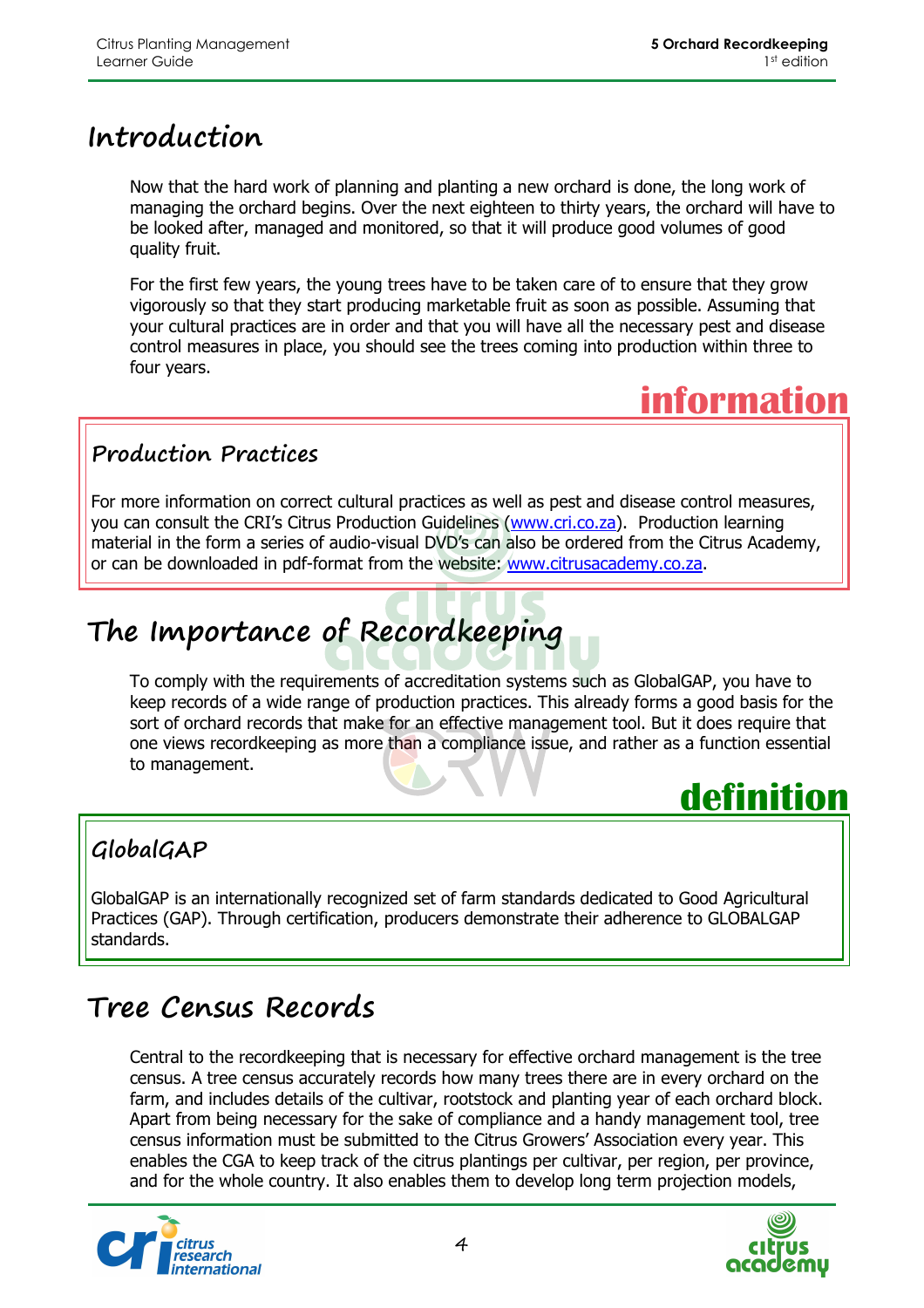**example**

which use current planting data combined with data on the bud-wood sold by the Citrus Foundation Block to project the planted area and production per cultivar for the next ten to fifteen years.

It would be tempting to think that the tree census can be recorded when the orchard blocks are planted, and then to assume that this will remain accurate and true for the whole lifespan of the orchard. This is however not a safe assumption to make. Keeping the map and plan that you developed while planning for the establishment of new citrus plantings is an excellent start, but this cannot be the end of it. Things happen to trees in orchards, and it should be recorded whenever there is significant tree loss, or replacement of lost trees. To be safe, it is good practice to double-check tree census records at least every three years by physically counting the trees.

If you for some reason do not have any records of orchards that have already been planted, it is essential that you put these records together. Hopefully you will at least have a map of the farm with numbered orchard blocks and the area of the blocks in hectares. If you do not even have this, you will need to obtain a map from the survey office, or have one drawn up by a surveyor. A surveyor will also be able to measure the area of the orchards for you. If you know the area of an orchard block, you can use the tree spacing to calculate the number of trees planted in that area.

### **Calculating the Number of Trees**

If you know that the tree spacing is six by three (meaning six metres between rows and three metres between trees in the rows), you can work out that there are 555 trees planted per hectare, as follows:

- $\triangleright$  6m x 3m = 18m<sup>2</sup> (meaning that one tree takes up 18m<sup>2</sup>)
- $\geq 1$ ha = 10,000m<sup>2</sup> (a hectare being an area that is 100m by a 100m)
- $\geq 10,000$  m<sup>2</sup> ÷ 18m = 555 (meaning that in one hectare of 10,000 m<sup>2</sup>, there is space for 555 trees if they each take up 18m²)

Once you know how many trees are planted per square metre, it is short work to calculate the number of trees in each orchard block, and on the whole farm. It is a good idea to double check your calculations by physically counting the trees in at least one or two of the blocks. Also, be careful to assume that the tree spacing on the whole farm will be the same. It can vary between orchard blocks, depending on the cultivar and orchard layout.

Determining what cultivar was planted in orchards that you don't have records for, and how old the trees are is more difficult. Your best bet is to first try and get more information, starting with individuals that might have been involved in the planning or establishment of the orchards. You can also approach the nursery that supplied the trees, where they may still have records of the sale.

If you cannot get this information, your last port of call would be to consult an expert to help you determine the cultivar. From the growth habits of the trees, the maturation date of the fruit, and the fruit characteristics, an expert will at least be able to make an educated guess, which will be accurate enough for your purposes.